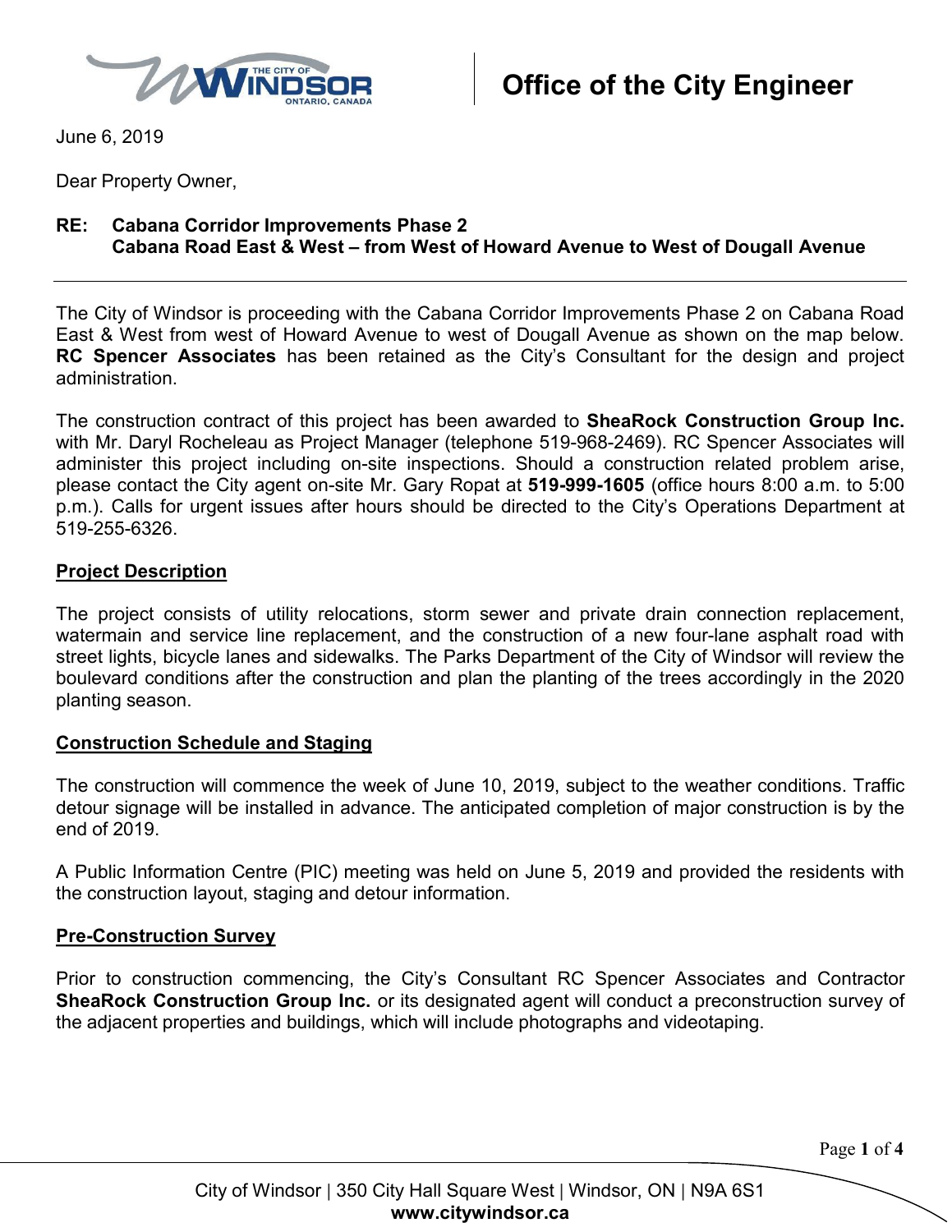

# **Watermain Construction**

As part of an ongoing infrastructure renewal program, the Windsor Utilities Commission (WUC) will be installing new watermains on Cabana Road East & West from west of Howard Avenue to west of Dougall Avenue.

#### *Will my water supply be interrupted?*

Answer: Yes, there will be a short, planned interruption of less than 4 hours when your water service is connected to the new watermain. The onsite ENWIN watermain inspector will attempt to notify you in person prior to this shutdown. Unplanned interruptions may occur if the old watermain breaks during construction.

### *Construction started several days ago, and my water was brown this morning, why did this happen and what should I do?*

Answer: Periodically, the watermain work causes disturbances in the old watermain. Run a cold water tap closest to your water meter until the water runs clear.

#### **Municipal Waste Collection**

Garbage/recycling/yard waste will be collected on the scheduled days. Please ensure that garbage is placed in a plastic bag (no pails), blue and red recycle boxes are clearly labelled with your address, and yard waste is in paper yard waste bags.

# **Encroachment into the City Right-of-Way**

The residents are reminded that you might be encroaching into the City right-of-way with one of the following items:

- Fences & gates
- Hedges, bushes and plants
- Decorative lighting poles
- Landscaping planters
- Decorative stones or
- Any other permanent structures

These encroachments pose a liability to the City. They will need to be removed or alternatively, if you wish to maintain the existing encroachments on the City right-of-way, an Encroachment Agreement is required, as long as they are not in conflict with the construction. Please have the encroachments in the right-of-way removed as soon as possible, prior to our Contractor reaching your site, **especially if you would like to salvage the landscaping items.**

If the encroachment is not removed, or the process of legalizing the encroachment is not started by the date the contractor arrives at your site, the City's Contractor will then remove the encroachment items

Page **2** of **4**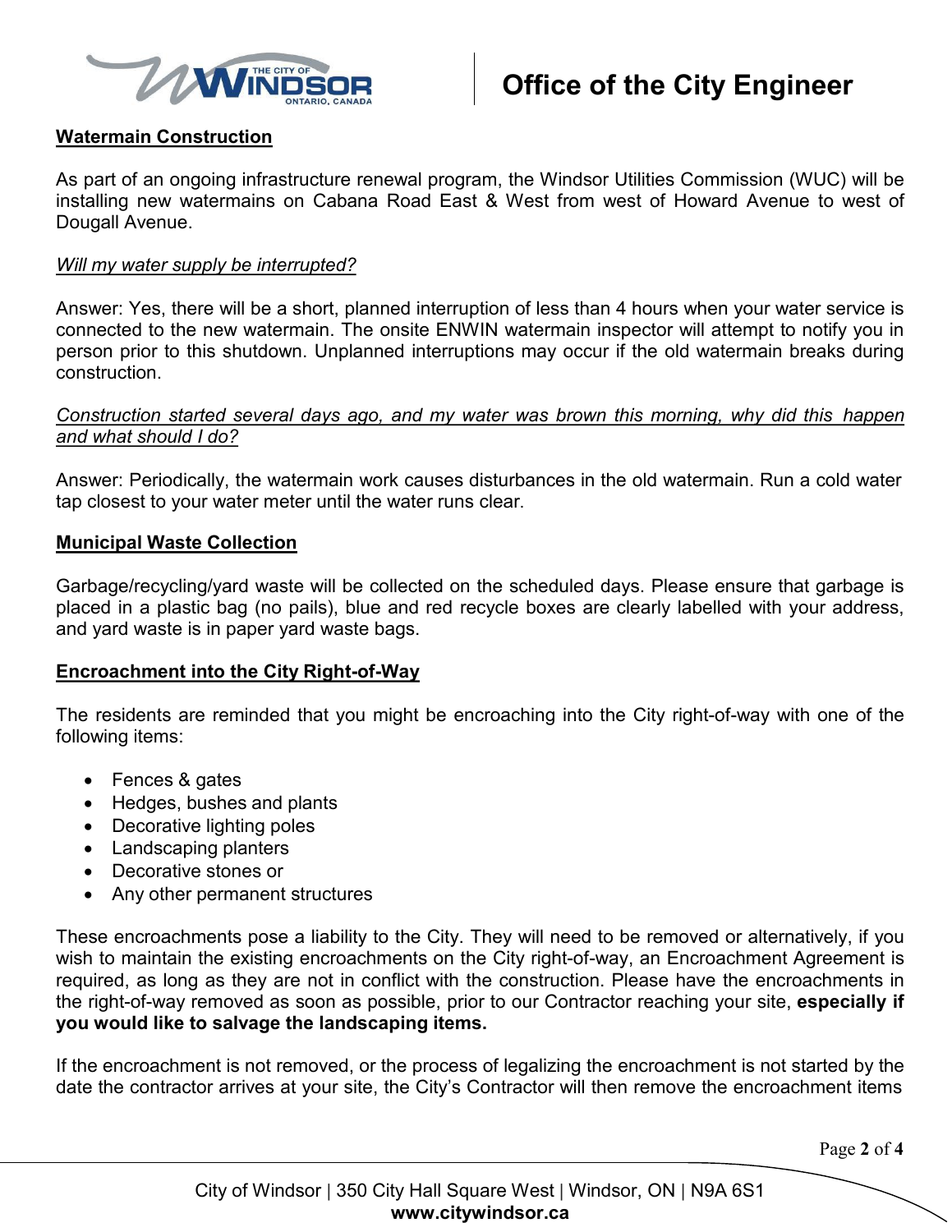

# **Office of the City Engineer**

without further notification, and the removed encroachments will not be salvaged or re-installed after the completion of the construction.

If you would like to go through the process of legalizing the encroachment, the Application for Encroachment Agreement form is available online from the City of Windsor Web Site [http://www.citywindsor.ca.](http://www.citywindsor.ca/)

### **PROJECT CONTACTS**

If you require any information or have any questions with respect to this project, please contact the individuals below:

City of Windsor **Research Associates Inc. RC Spencer Associates Inc.** Engineering Department Attention: Mr. Dave Archer, P.Eng. Office of the City **800 University Ave.** West Attention: Ms. Jane He, P.Eng. Windsor, ON N9A 5R9 3<sup>rd</sup> floor – 350 City Hall Square West Ph: (519) 946 – 1122 Windsor, ON N9A 6S1 Fax: (519) 946 - 1123 Ph: (519) 255 – 6257 ext. 6358 Email: [darcher@rcspencer.ca](mailto:darcher@rcspencer.ca) Email: [jhe@citywindsor.ca](mailto:jhe@citywindsor.ca)

Project info is also available from the City of Windsor Website [https://www.citywindsor.ca/residents/Construction/Pages/Cabana-Road-Corridor-Improvements.aspx.](https://www.citywindsor.ca/residents/Construction/Pages/Cabana-Road-Corridor-Improvements.aspx)

We understand this project may cause inconvenience and potential construction hazards to the adjacent property and business owners. Please exercise vigilance and stay alert while you travel through the construction detour zone. Your patience and cooperation will be greatly appreciated.

Yours truly,

Wesley Hicks, P.Eng.

Senior Manager, Infrastructure & Transportation Planning/Deputy City Engineer

JH/mh

| CC: | Councillor Kieran Mckenzie                                                                 |                                                                                    |
|-----|--------------------------------------------------------------------------------------------|------------------------------------------------------------------------------------|
|     | <b>Councillor Fred Francis</b>                                                             | Paul Giroux, Parks & Recreation                                                    |
|     | Mark Winterton, City Engineer, City of Windsor                                             | 311 Centre, City of Windsor                                                        |
|     | Dwayne Dawson, Executive Director of Operations                                            | Adam Pillon, Right-of-Way Supervisor                                               |
|     | Phong Nguy, Contracts Manager,<br>Mike Cappucci, P.Eng., City of Windsor                   | Chris Manzon, P.Eng., EnWin (Water)<br>Rick Spencer, P.Eng., RC Spencer Associates |
|     | Jane He, P.Eng., City of Windsor<br>Anne Marie Albidone, Manager of Environmental Services | Dave Archer, P.Eng., RC Spencer Associates                                         |

Page **3** of **4**